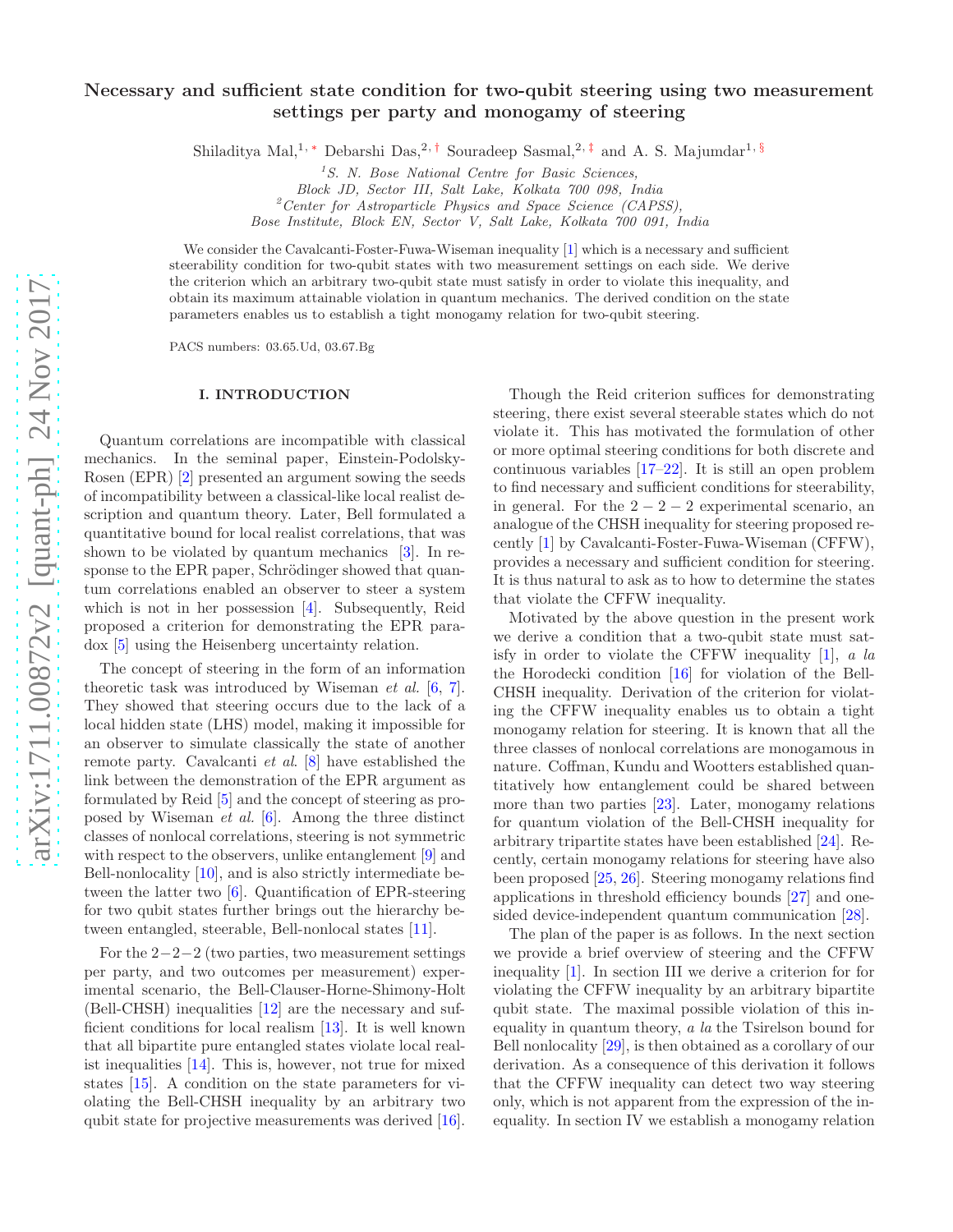for the CFFW inequality, which implies that for a tripartite state shared between three observers two of them cannot steer the third party simultaneously through the quantum violation of the CFFW inequality. We end with some concluding remarks in section V.

## II. BIPARTITE STEERING UNDER TWO DICHOTOMIC MEASUREMENTS PER SITE

Steering phenomena can be described as the nonexistence of a local hidden variable-local hidden state (LHV-LHS) model for the correlation obtained from local measurements performed on spatially separated systems. Let  $A \in M_\alpha$  and  $B \in M_\beta$  be the possible choices of measurements for two spatially separated observers, say Alice and Bob, with outcomes  $a \in \mathbb{D}_a$  and  $b \in \mathbb{D}_b$ , respectively. Alice and Bob perform local measurements independently on a particle in their possession of the bipartite quantum system  $\rho_{AB}$ . The joint probability of obtaining the outcomes  $a$  and  $b$ , when measurements  $A$ and B are performed by Alice and Bob, respectively, is given by,  $P(A, B|a, b, \rho_{AB})$ .

The bipartite state  $\rho_{AB}$  of the system is steerable by Alice to Bob iff it is not the case that for all  $A \in M_\alpha$ ,  $B \in$  $\mathbb{M}_{\beta}, a \in \mathbb{D}_{a}, b \in \mathbb{D}_{b}$ , the joint probability distribution can be written in the form

$$
P(a,b|A,B,\rho_{AB}) = \sum_{\lambda} P(\lambda) P(a|A,\lambda) P_Q(b|B,\rho_{\lambda})
$$
\n(1)

where  $P(\lambda)$  is the probability distribution over the hidden variables  $\lambda$ ,  $P(a|A,\lambda)$  denotes an arbitrary probability distribution, and  $P_Q(b|B,\rho_\lambda)(=tr[\rho_\lambda \mathbb{Q}_B^b])$  denotes the quantum probability of outcome b given measurement B on the state  $\rho_{\lambda}$ .

The necessary and sufficient criterion [\[1](#page-3-4)] to detect steering from Bob to Alice in the  $2 - 2 - 2$  scenario with Alice's measurements being mutually unbiased, is given by

<span id="page-1-1"></span>
$$
S_{BA} = \sqrt{\langle (B+B')A \rangle^2 + \langle (B+B')A' \rangle^2} + \sqrt{\langle (B-B')A \rangle^2 + \langle (B-B')A' \rangle^2} \le 2.
$$
 (2)

This inequality, denoted as the CFFW inequality, is an analog of the Bell-CHSH inequality [\[12](#page-3-15)] which provides a necessary and sufficient condition for two-qubit Bell nonlocality.

### III. CONDITION ON TWO-QUBIT STATES FOR QUANTUM VIOLATION OF THE CFFW INEQUALITY

The Horodecki criterion [\[16\]](#page-3-19) decides whether an arbitrary bipartite qubit state violates the CHSH inequality for projective measurements. In a similar spirit here we derive a criterion for the quantum mechanical violation of the CFFW inequality by an arbitrary bipartite qubit state for projective measurements.

An arbitrary state in  $\mathcal{H} (= \mathbb{C}^2 \otimes \mathbb{C}^2)$  can be expressed in terms of the Hilbert-Schmidt basis as

<span id="page-1-0"></span>
$$
\rho = \frac{1}{4} (\mathbb{I} \otimes \mathbb{I} + \vec{r} \cdot \vec{\sigma} \otimes \mathbb{I} + \mathbb{I} \otimes \vec{s} \cdot \vec{\sigma} + \sum_{i,j=1}^{3} t_{ij} \sigma_i \otimes \sigma_j). \tag{3}
$$

Here I is the identity operator acting on  $\mathbb{C}^2$ ,  $\sigma_i$ s are the three Pauli matrices, and  $\vec{r}, \vec{s}$  are vectors in  $\mathbb{R}^3$  (with norm less than or equal to unity), with  $\vec{r} \cdot \vec{\sigma} = \sum_{i=1}^{3} r_i \sigma_i$ , and  $\vec{s} \cdot \vec{\sigma} = \sum_{i=1}^{3} s_i \sigma_i$ . In addition, for being a valid density matrix,  $\rho$  has to be normalised and positive semidefinite. Let us define a matrix  $V = TT^{t}$ , where T is the correlation matrix of the state  $(3)$  with coefficients  $t_{ij} = Tr(\rho \sigma_i \otimes \sigma_j)$ . If v and  $\tilde{v}$  are the two greatest eigenvalues of  $V$ , we can define a quantity

<span id="page-1-3"></span>
$$
S(\rho) = \sqrt{v + \tilde{v}}.\tag{4}
$$

*Theorem 1*: *There exist projective measurements for which any two-qubit density matrix [\(3\)](#page-1-0) violates the CFFW inequality* [\(2\)](#page-1-1) *if*  $S(\rho) > 1$ *.* 

*Proof*: In order to prove the above theorem let us denote  $Q = \hat{q} \cdot \vec{\sigma}$ , where  $Q \in \{A, A', B, B'\}$  and  $q \in \{A, A', B, B'\}$  $\{a,a',b,b'\}.$  The left hand side of the CFFW inequality [\(2\)](#page-1-1) for Bob to Alice steering can be expressed as

<span id="page-1-2"></span>
$$
S_{BA} = \sqrt{\langle (\hat{b} + \hat{b}'), \vec{\sigma} \otimes \hat{a}.\vec{\sigma} \rangle^2 + \langle (\hat{b} + \hat{b}'), \vec{\sigma} \otimes \hat{a}', \vec{\sigma} \rangle^2 + \sqrt{\langle (\hat{b} - \hat{b}'), \vec{\sigma} \otimes \hat{a}.\vec{\sigma} \rangle^2 + \langle (\hat{b} - \hat{b}'), \vec{\sigma} \otimes \hat{a}', \vec{\sigma} \rangle^2}.
$$
 (5)

We now maximize [\(5\)](#page-1-2) over all possible projective measurements. To this end, let us define two mutually orthogonal unit vectors  $\hat{c}, \hat{c}'$  through  $\hat{b} + \hat{b'} = 2 \cos \theta \hat{c}$  and  $\hat{b} - \hat{b}' = 2 \sin \theta \hat{c}'$ , with  $\theta \in \{0, \pi/2\}$ . With the above definitions, one may write

$$
Max_{\theta,\hat{a},\hat{a}',\hat{c},\hat{c}'} S_{BA} = Max_{\theta,\hat{a},\hat{a}',\hat{c},\hat{c}'} [2 \cos \theta \sqrt{(\hat{c},T\hat{a})^2 + (\hat{c},T\hat{a}')^2} +
$$
  

$$
2 \sin \theta \sqrt{(\hat{c}',T\hat{a})^2 + (\hat{c}',T\hat{a}')^2}]
$$
  

$$
= Max_{\theta,\hat{a},\hat{a}',\hat{c},\hat{c}'} [2 \cos \theta \sqrt{(\hat{a},T^t\hat{c})^2 + (\hat{a}',T^t\hat{c})^2} +
$$
  

$$
2 \sin \theta \sqrt{(\hat{a},T^t\hat{c}')^2 + (\hat{a}',T^t\hat{c}')^2}].(6)
$$

Here  $(\hat{c}, T\hat{a})$  denotes the inner product between  $\hat{c}$  and  $T\hat{a}$ .

For the CFFW inequality in case of Bob to Alice steering,  $\hat{a}$  and  $\hat{a}'$  are mutually unbiased measurements. Since we restrict ourselves to local projective measurements,  $\hat{a}$ and  $\hat{a}'$  have to be mutually orthogonal [\[1\]](#page-3-4). Now, maximizing over  $\hat{a}$ , and  $\hat{a}'$ , we have

$$
MaxS_{BA} = Max_{\hat{c},\hat{c}',\theta} (2\cos\theta||T^t\hat{c}|| + 2\sin\theta||T^t\hat{c}'||)
$$
  
= 
$$
Max_{\hat{c},\hat{c}'} 2\sqrt{||T^t\hat{c}||^2 + ||T^t\hat{c}'||^2}.
$$
 (7)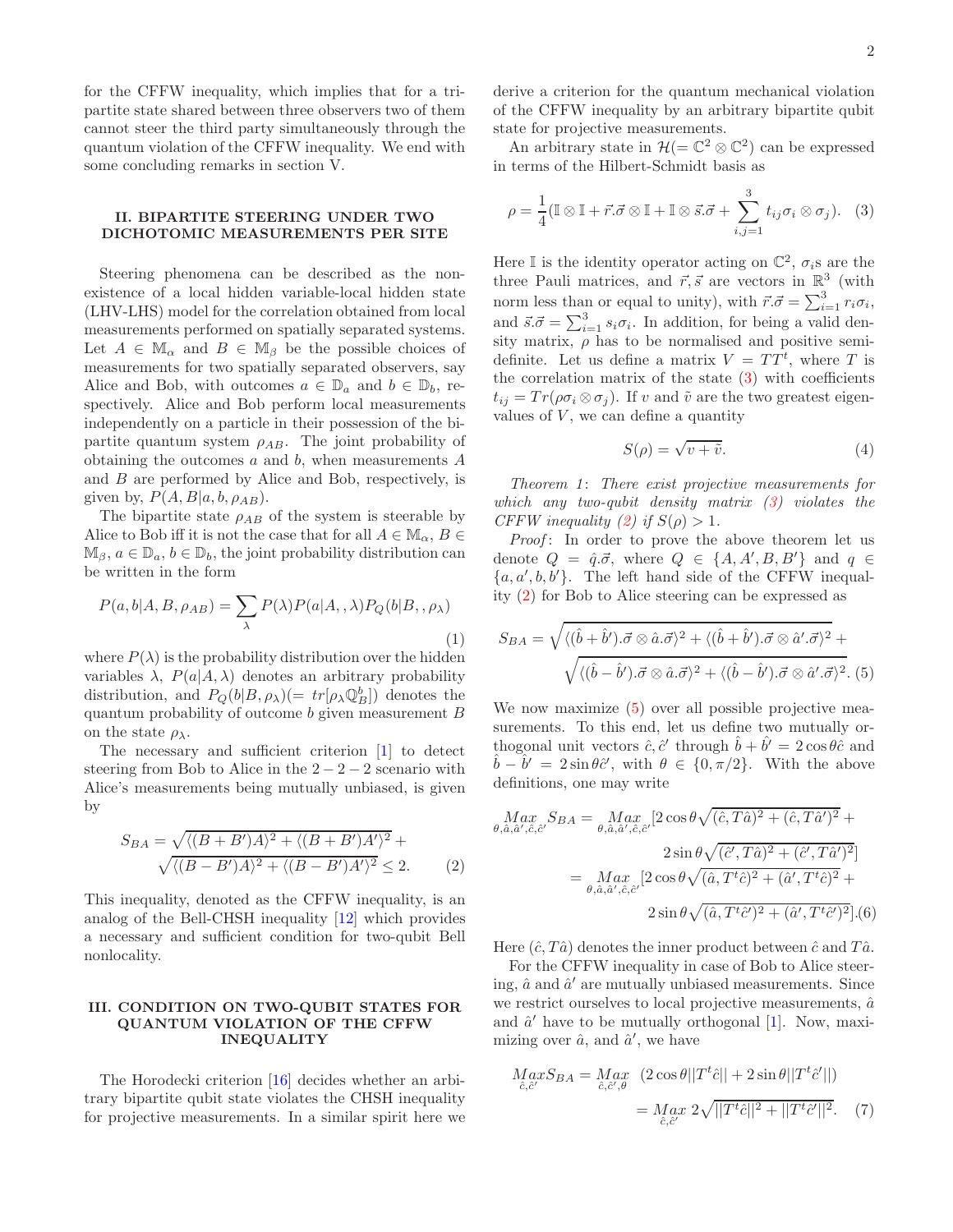The above expression is maximized when  $\hat{c}, \hat{c}'$  are the two eigenvectors of  $T<sup>t</sup>$  corresponding to the two greatest eigenvalues  $v, \tilde{v}$ . Thus,

$$
Max_{\hat{c},\hat{c}'} BA = 2\sqrt{v + \tilde{v}}
$$
\n(8)

This value coincides with the Horodecki  $M$  function [\[16](#page-3-19)] for the CHSH inequality. Therefore, the quantum mechanical violation of the CFFW inequality for Bob to Alice steering occurs when  $S_{BA} > 2$ , or  $S(\rho) > 1$ .

*Corollary 1:* There exists local unitary operations such that  $T$  can be made diagonal without increasing the nonlocal character of the state. For symmetric matrices,  $\lambda_{max}(AB) \leq \lambda_{max}(A)\lambda_{max}(B)$ . As  $||T|| \leq 1$ , it follows that  $v, \tilde{v}$  can be at most equal to 1. Hence, the maximum value of the left hand side of the CFFW inequality attainable in quantum mechanics is  $2\sqrt{2}$ .

*Corollary 2:* Note that the maximum value of  $S(\rho)$  [\(4\)](#page-1-3) is independent of the steering direction. The expression for  $S(\rho)$  remains the same by either maximizing the function  $S_{BA}$  for Bob to Alice steering, or the corresponding function  $S_{AB}$  for Alice to Bob steering. It hence follows that the CFFW inequality detects two-way steering, a fact that is not evident through the form of the inequality [\(2\)](#page-1-1).

It is to be noted that our results are consistent with [\[30\]](#page-3-29) where the authors generalised CFFW inequality and shown that states which are EPR steerable with CHSHtype correlations are also Bell nonlocal.

## IV. MONOGAMY OF STEERING

The restriction on the sharing of quantum correlations of a multipartite system between several number of observers is quantitatively expressed through monogamy relations for entanglement [\[23\]](#page-3-22), CHSH inequality [\[24\]](#page-3-23) and EPR steering [\[25,](#page-3-24) [26](#page-3-25)]. Unlike entanglement and Bellnonlocality, EPR steering is asymmetric with respect to the observers, requiring extra sophistication in the monogamy relations. A monogamy relation through the Reid criterion may be used to quantify the amount of bipartite EPR steering that can be shared by a number of parties, and identify the directionality of steering monogamy [\[25\]](#page-3-24). A monogamy constraint derived using volume of the quantum steering ellipsoid states that one party cannot steer both of the other two parties to a large set of states [\[26](#page-3-25)]. It may be noted that among various monogamy relations, more fundamental are those which are based on some necessary and sufficient criteria. The Reid criterion is not necessary for EPR steering by various continuous variable systems [\[18,](#page-3-30) [20,](#page-3-31) [21\]](#page-3-32). Here we derive a monogamy relation for the necessary and sufficient steering condition in the case of two binary mea-surements performed by each party [\[1](#page-3-4)].

*Theorem 2*: For a tripartite state shared between Alice, Bob and Charlie, each having choice to measure between two dichotomic observables, the left hand side of the CFFW inequality for Bob to Alice steering  $(S_{BA})$ and that for Charlie to Alice steering  $(S_{CA})$ , satisfy the relation  $S_{BA}^2 + S_{CA}^2 \leq 8$ .

*Proof*: To prove this one has to show

<span id="page-2-0"></span>
$$
\underset{A_i, B_j, C_k}{Max} S_{BA}^2 + S_{CA}^2 \le 8,\tag{9}
$$

where,  $A_i, B_j, C_k$  denote measurements performed by Alice, Bob and Charlie, respectively. The left hand side of [\(9\)](#page-2-0) can be written as

$$
\underset{A_i, B_j, C_k}{Max} S_{BA}^2 + S_{CA}^2 \leq \underset{A_i, B_j}{Max} S_{BA}^2 + \underset{A_i, C_k}{Max} S_{CA}^2. \tag{10}
$$

since measurements  $A_i$  achieving the maximum in  $S_{BA}$ and  $S_{CA}$  may differ. The maximum value of the CHSH expression for a pure three qubit state  $\rho$  is given by [\[24\]](#page-3-23)

$$
\underset{\hat{c},\hat{c}'}{Max} 2\sqrt{||T\hat{c}||^2 + ||T\hat{c}'||^2} = 2\sqrt{tr[T_{AB}T_{AB}^t]} \qquad (11)
$$

where  $T_{AB}$ , the correlation matrix of reduced state belonging to Alice and Bob is of the form

$$
T_{AB} = \begin{pmatrix} \langle \sigma_x^A \sigma_x^B \rangle & \langle \sigma_x^A \sigma_z^B \rangle \\ \langle \sigma_x^A \sigma_x^B \rangle & \langle \sigma_x^A \sigma_z^B \rangle \end{pmatrix},
$$
(12)

with  $\langle \sigma_x^A \sigma_x^B \rangle = tr[\sigma_x^A \otimes \sigma_x^B \otimes \mathbb{I} \rho]$ . Similar results hold for the reduced state of Alice and Charlie. From theorem 1, it is known that the maximum value of  $S_{AB}$  is the same as that of CHSH expression. Therefore, the monogamy relation derived for the CHSH inequality [\[24\]](#page-3-23) is also applicable for the CFFW inequality with the same choice of measurements for Alice in  $S_{BA}$  and in  $S_{CA}$ . Hence, one obtains

<span id="page-2-1"></span>
$$
S_{BA}^2 + S_{CA}^2 \le 8. \tag{13}
$$

The inequality [13](#page-2-1) implies if  $S_{BA} > 2$  i.e., Bob can steer Alice's subsystem then it can not be steered by an another party. This inequality can be saturated for the three qubit state given in Ref. [\[24](#page-3-23)], which also saturates the CHSH monogamy inequality.

#### V. CONCLUSIONS

Steering is a phenomenon where one party by her choice of measurements can prepare different assemblages of another system not possessed by her, which cannot be mimicked by any classical model. In the 2−2−2 (two parties, two measurement settings per party, and two outcomes per measurement setting) experimental scenario, the necessary and sufficient condition for steering is given by the CFFW inequality [\[1](#page-3-4)]. Here we have derived a condition on an arbitrary quantum state of two qubits for the